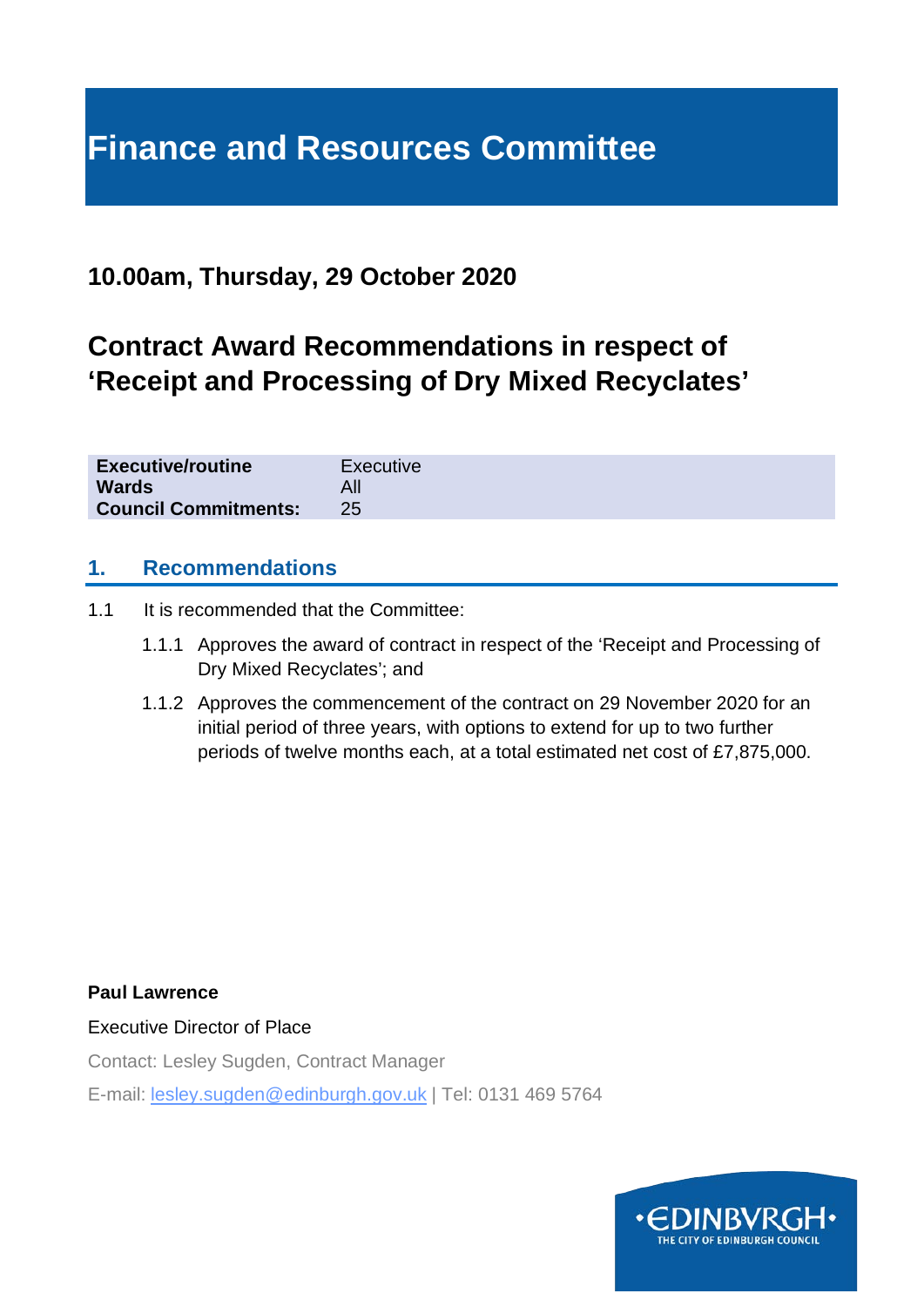# **Report**

# **Contract Award Recommendations in respect of 'Receipt and Processing of Dry Mixed Recyclates'**

### **2. Executive Summary**

2.1 This report seeks approval to award the contract for 'Receipt and Processing of Dry Mixed Recyclates' to Biffa Waste Services Limited, to commence on 29 November 2020 for an initial period of three years, with options to extend for up to two further periods of 12 months each, at a total estimated net cost of £7,875,000.

#### **3. Background**

- 3.1 The City of Edinburgh Council has a requirement for the receipt and processing of dry mixed recyclates arising from waste collection.
- 3.2 The Council has a statutory obligation to ensure all waste is processed in an efficient and ethical manner. The Council does not have the resources and infrastructure to carry out the processing and recycling of this waste stream 'in house' and so an appropriately licenced contractor is required.
- 3.3 The successful contractor will be responsible for processing and diverting as much of the material as possible from landfill so that it can be recycled, in line with Council policy.

#### **4. Main report**

- 4.1 Rather than conducting a new 'Open' procurement exercise, Commercial and Procurement Services (CPS) utilised Scotland Excel's Dynamic Purchasing System (DPS) for this procurement. This approach is expedient and cost effective.
- 4.2 The DPS was established in 2019 and is comprised of 22 Lots, Lot 1 of which relates specifically to the treatment and processing of dry mixed recyclates. At the point at which tenders were invited, Scotland Excel had appointed a total of 32 contractors to Lot 1. Prior to their appointment, all contractors were 'pre vetted' in order to ensure they satisfy the requirements necessary for the delivery of these services, including licencing by the Scottish Environmental Protection Agency (SEPA) in respect of Planning Consents, Waste Management Licences, Waste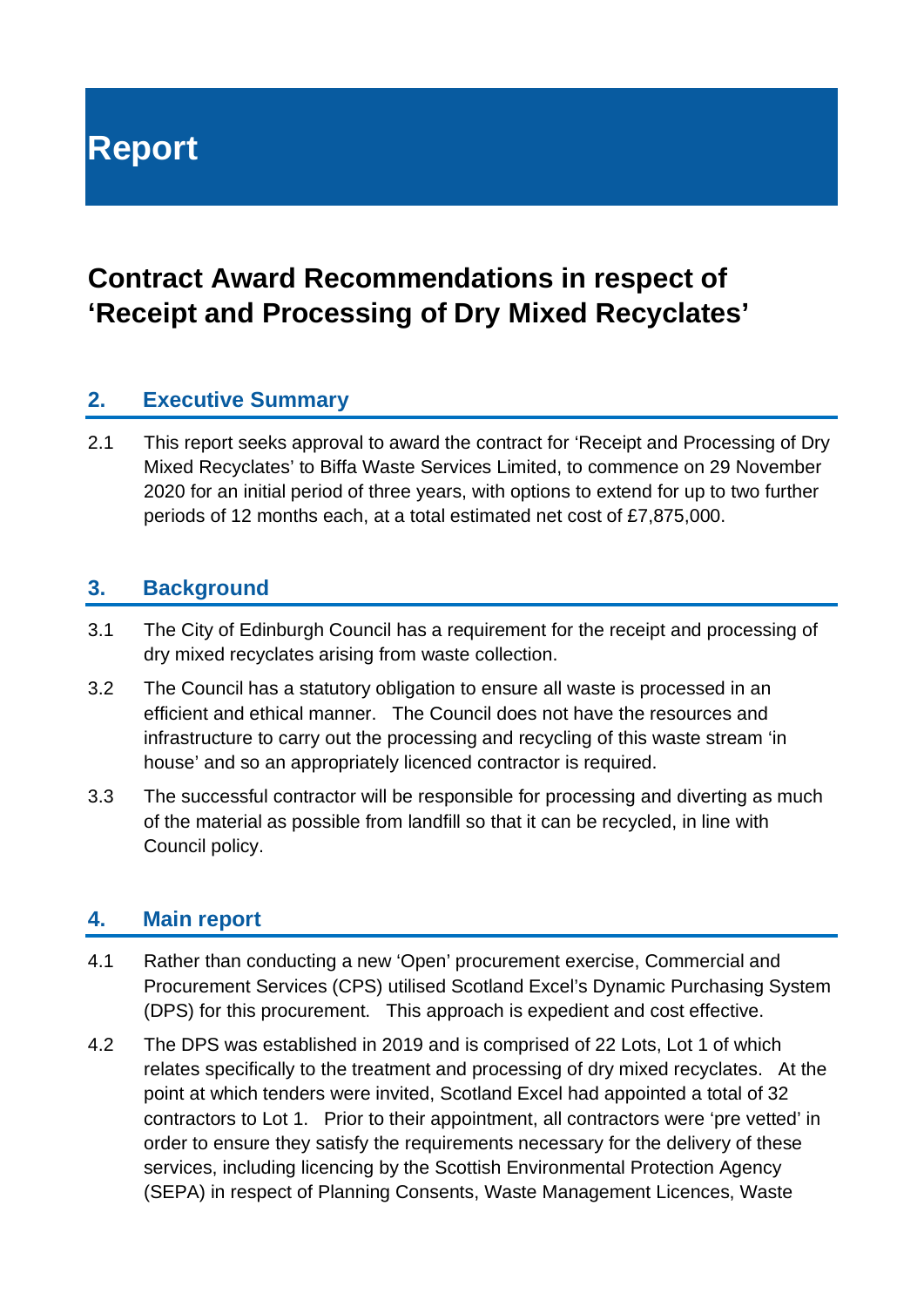Carrier Licences etc., and Police Scotland checks regarding to any known associations with serious organised crime groups.

- 4.3 In line with the DPS requirements, all contractors appointed to Lot 1 were invited to tender via a mini competition conducted via the Public Contracts Scotland web portal.
- 4.4 Although the supply market for waste processing is fairly large, market analysis confirms that only a handful of contractors currently operate in the Edinburgh area. This is borne out by the fact that, of those 32 contractors appointed to Lot 1, a total of only four tender bids were received.
- 4.5 Tenders were evaluated on the basis of Most Economically Advantageous Tender (MEAT). In the case of Quality, tenderer's responses to a total of 12 questions /topics were evaluated and scored. In the case of Price, tenderers were evaluated and scored on the basis of proposed prices in respect of 'Gate Fees' chargeable, as well as proposed price rebate percentages in respect of income generated from recycled materials. Appendix 1 provides a breakdown of the various weightings applied.
- 4.6 Increasingly stringent national and international environmental policies and legislation relating to the disposal and recycling of waste materials has put pressure upon the market and has inevitably impacted the costs involved.
- 4.7 As a result of the Scottish Government and COSLA Household Recycling Charter future policies may impose even stricter requirements in terms of the content and volume of disposable waste.
- 4.8 Prior to inviting tenders, it was identified that the Waste and Cleansing service will be the sole user of the proposed service and however some additional special arrangements with other service areas will be required. This was reflected in the Specification requirements.
- 4.9 In addition, Scotland Excel have imposed suitably robust blanket insurance requirements, including Employers' Liability Insurance, Public & Products Liability Insurance and (where appropriate) Third Party Motor Vehicle Liability Insurance.

| Tenderer                            | Cost<br>(Max. 70%) | Quality<br>(Max.30%) | Total |
|-------------------------------------|--------------------|----------------------|-------|
| <b>Biffa Waste Services Limited</b> | 53.05              | 19.73                | 72.78 |
| Tenderer <sub>2</sub>               | 47.45              | 20.93                | 68.38 |
| Tenderer 3                          | 43.63              | 21.11                | 64.74 |
| Tenderer 4                          | 38.70              | 23.93                | 62.63 |

4.10 The table below shows details of the weighted scores awarded to each tender: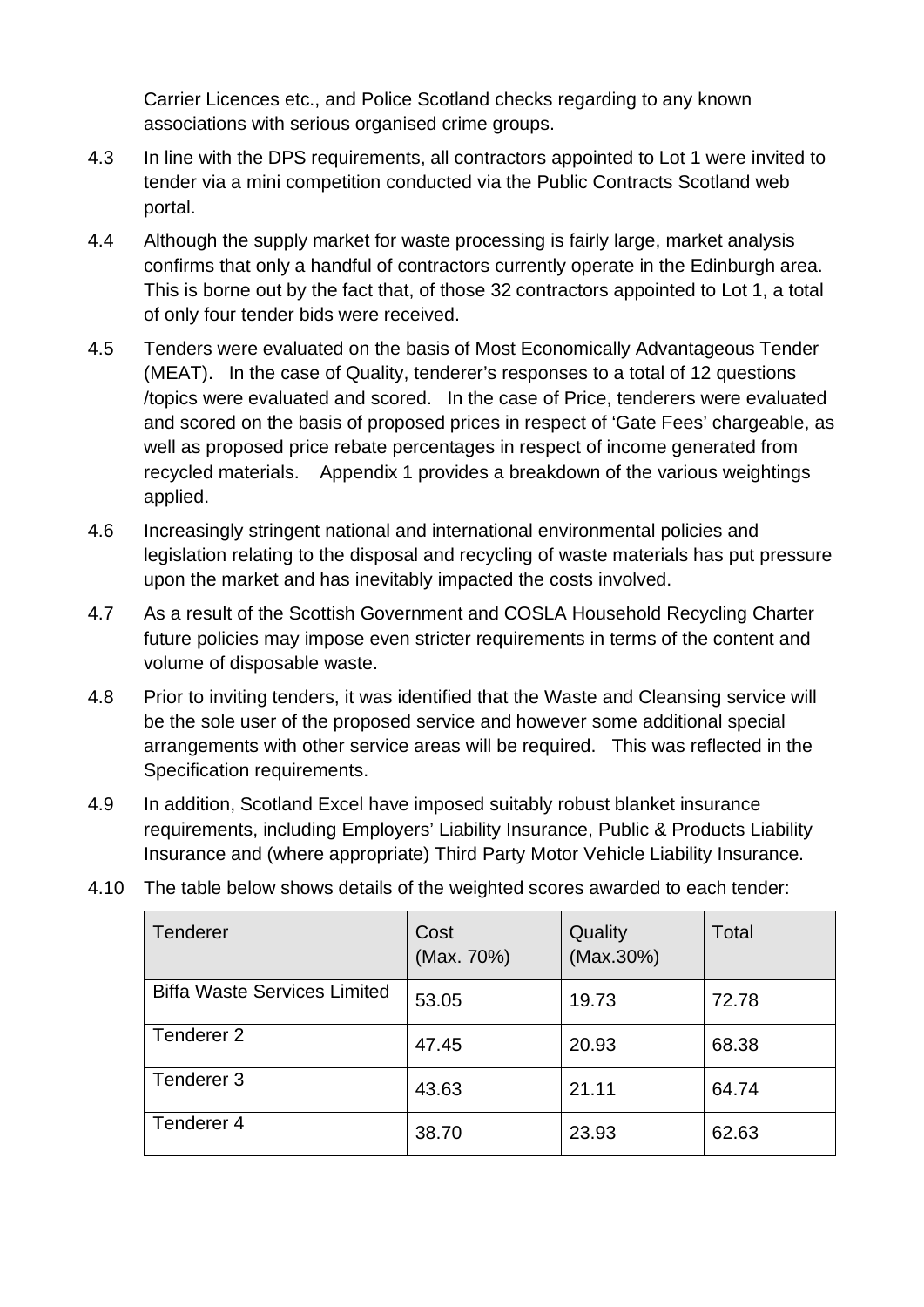4.11 Note that Biffa Waste Services Limited are the current incumbent.

#### **5. Next Steps**

- 5.1 Subject to approval, the services will commence on 29 November 2020 and will enable the Council to meet its statutory obligations with regard to the treatment and disposal of this waste stream.
- 5.2 The Contracts and Grants Management team (CAGM) will work with the Contract Manager in Waste and Cleansing to ensure that effective contract management is delivered throughout the contract lifecycle. A Contract Management and Handover Report, detailing the necessary steps and measures, will be produced and agreed. It is envisaged that proactive contract management (to include robust monitoring of all appropriate management information, key performance indicators and budget tracking) will help deliver an effective and efficient service for the city of Edinburgh throughout the duration of the contact.

### **6. Financial impact**

- 6.1 The contract value is estimated at £7,875,000 over the maximum contract period (i.e. including potential extensions).
- 6.2 The contractor's chargeable 'Gate Fee' will be fixed of the initial year of the contract and represents a saving of approximately 10.5% compared to the current standard rate payable. Thereafter, from year two onwards, Gate Fees will be set by contamination levels determined by analysis of waste composition and will therefore be subject to potential fluctuation (being potentially higher or lower) from time to time.
- 6.3 As outlined in paragraph 4.5, it is anticipated that the sale of recovered materials which are suitable for recycling will generate income, a proportion of which the Council will receive in the form of a rebate from the contractor. All income generated from such recycling will, of course, be subject to market prices prevailing from time to time and will therefore be subject to fluctuation throughout the duration of the contract.
- 6.4 The waste industry is heavily regulated and 'policed' by SEPA, ensuring only appropriately qualified organisations are permitted to operate in the market. All contractors have also successfully undergone a pre-vetting process prior to their appointment to the DPS by Scotland Excel. Therefore, taking these factors into account and with the intention of securing best value for money, a cost:quality ratio of 70:30 was deemed appropriate.
- 6.5 The costs associated with procuring the proposed contract are estimated to be between £10,000 and £20,000.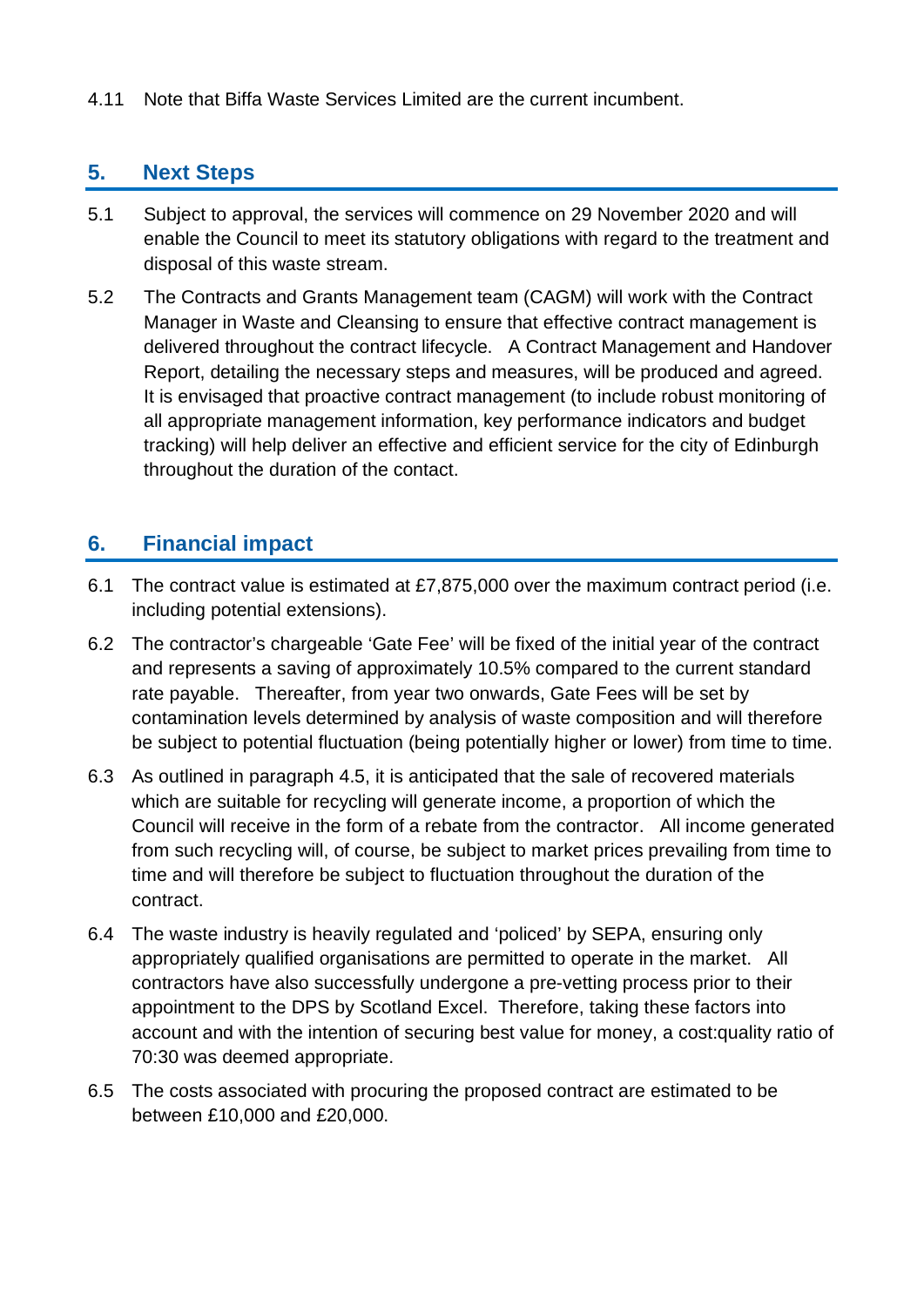## **7. Stakeholder/Community Impact**

- 7.1 In common with all contractors in this market sector, Biffa Waste Services Limited are regulated and licenced by SEPA to ensure compliance with strict requirements on health and safety, environmental governance and regulatory requirements.
- 7.2 The award of contract will help ensure that Council Commitment 25 (to "increase recycling to 60% from 46% during the lifetime of the administration) is realised. Specifics contained within the contract that aim to increase the range and rate as which materials are recycled include: introduction of improved technology over lifespan of contract, increased range of materials that can be recycled i.e. plastic film, bubble wrap, robust processes for identifying, reporting and disposing of 'contaminated/rejected' loads and support to CEC by providing workshops and employee/resident engagement sessions to raise awareness on the importance of correct waste management and recycling.
- 7.2 Biffa Waste Services Limited have undertaken to provide a variety of Community Benefits, amounting to the value of 1% of the contract value. Examples of benefits offered include delivery of educational workshops and training sessions for communities and schools with a focus on recycling issues, hosting placements, supporting workshops to improve employability, and sponsorship of CEC lead local sporting events.
- 7.3 Biffa Waste Services Limited have also confirmed that they pay workers (including any agency or sub-contractor workers) the real Living Wage, and that they are an accredited living wage employer.
- 7.4 The procurement process followed is compliant with all relevant regulations as well as the Council's Contract Standing Orders. The risk of legal challenge relating to this procurement has therefore been minimised.

#### **8. Background reading/external references**

8.1 The proposed service will contribute to the success of Council Commitment 25 to "increase recycling to 60% from 46% during the lifetime of the administration": <https://www.edinburgh.gov.uk/council-commitments/delivering-sustainable-future>

## **9. Appendices**

9.1 Appendix 1 – Summary of Tendering and Tender Evaluation Processes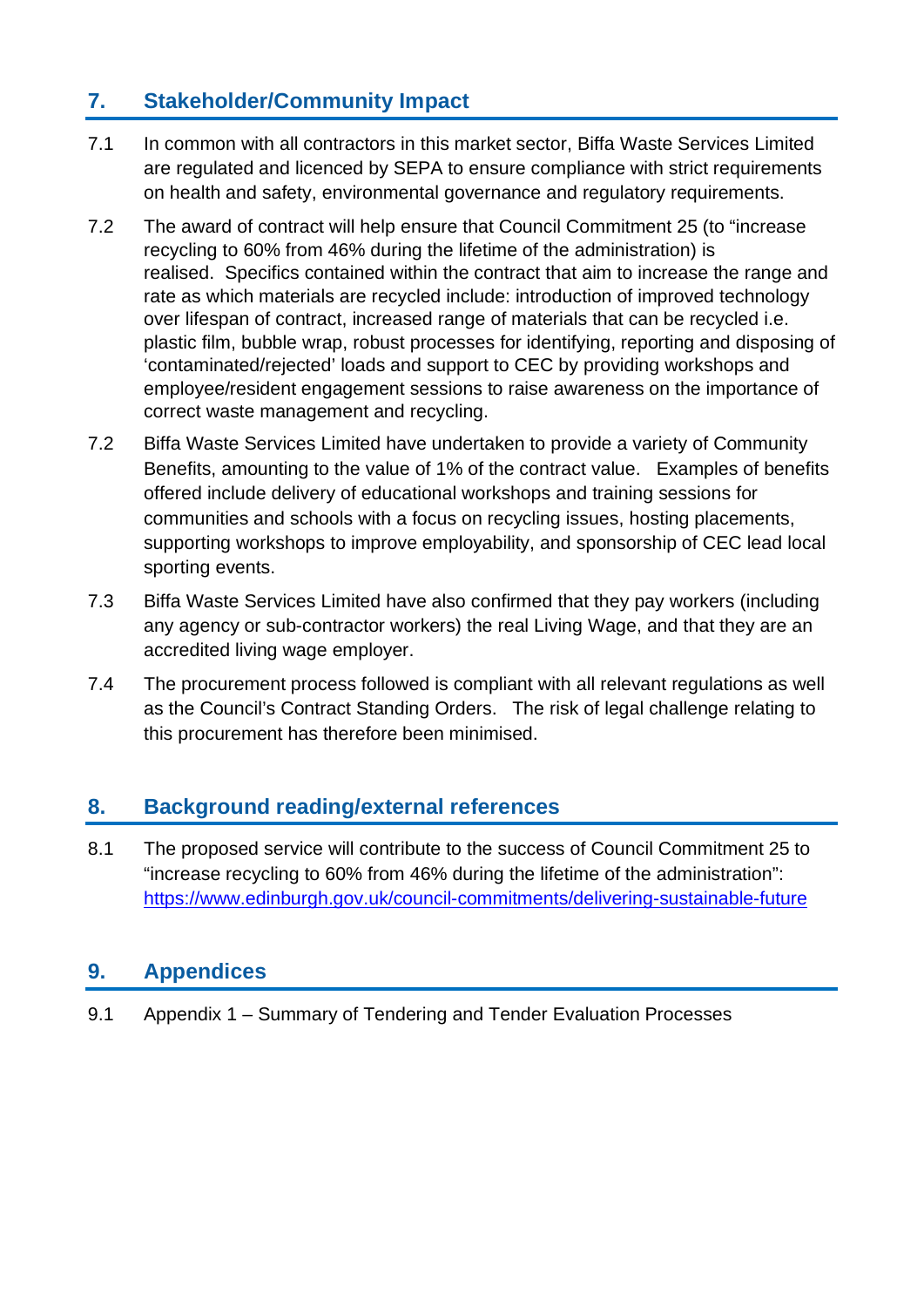|  | <b>Appendix 1 - Summary of Tendering and Tender Evaluation Processes</b> |  |
|--|--------------------------------------------------------------------------|--|
|  |                                                                          |  |

| <b>Contract</b>                                                        | <b>Receipt and Processing of Dry Mixed Recyclates -</b><br>ref: CT0753                                                                                                                                                                                                                                                                                                                                                                                                       |                    |  |
|------------------------------------------------------------------------|------------------------------------------------------------------------------------------------------------------------------------------------------------------------------------------------------------------------------------------------------------------------------------------------------------------------------------------------------------------------------------------------------------------------------------------------------------------------------|--------------------|--|
| Contract period (including any<br>extensions)                          | Maximum of 5 years - initial period of 3 years, with options to<br>extend for up to 2 additional periods of 1 year each.                                                                                                                                                                                                                                                                                                                                                     |                    |  |
| <b>Estimated Net Contract Value</b><br>(inc. extensions)               | £7,875 000.                                                                                                                                                                                                                                                                                                                                                                                                                                                                  |                    |  |
| <b>Procurement Route Chosen</b>                                        | Mini-competition utilising Lot 1 of the Scotland Excel Dynamic<br>Purchasing System for Treatment and Disposal of Recyclable<br>and Residual Waste (ref: 27 / 17)                                                                                                                                                                                                                                                                                                            |                    |  |
| <b>Tenders Returned</b>                                                | $\overline{4}$                                                                                                                                                                                                                                                                                                                                                                                                                                                               |                    |  |
| <b>Recommended Supplier</b>                                            | <b>Biffa Waste Services Limited</b>                                                                                                                                                                                                                                                                                                                                                                                                                                          |                    |  |
| Price / Quality ratio                                                  | <b>Price 70%</b>                                                                                                                                                                                                                                                                                                                                                                                                                                                             | <b>Quality 30%</b> |  |
| Price / Quality ratio rationale                                        | The waste industry is heavily regulated and 'policed' by SEPA,<br>ensuring only appropriately qualified organisations are<br>permitted to operate in the market. All contractors have also<br>successfully undergone a pre-vetting process prior to their<br>appointment to the DPS by Scotland Excel. Therefore, taking<br>these factors into account and with the intention of securing<br>best value for money, a cost: quality ratio of 70:30 was deemed<br>appropriate. |                    |  |
| Evaluation criteria and<br>weightings and reasons for this<br>approach | Price, of which:<br>Gate Fee<br>Material / Price Rebate                                                                                                                                                                                                                                                                                                                                                                                                                      | 70%<br>70%<br>30%  |  |